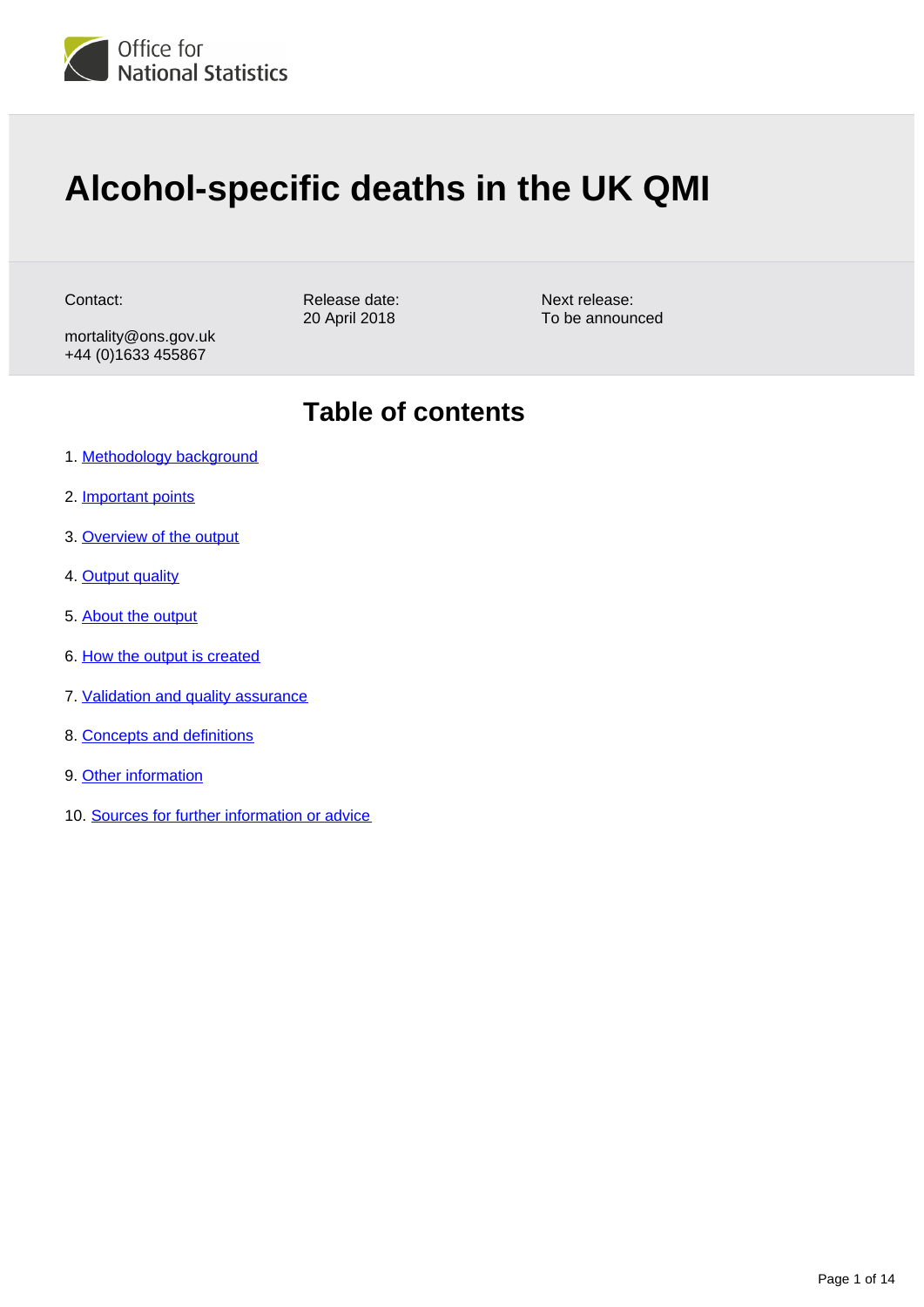## <span id="page-1-0"></span>**1 . Methodology background**

| <b>National Statistic</b> |                                                                                        |
|---------------------------|----------------------------------------------------------------------------------------|
| Data collection           | Death registrations                                                                    |
| <b>Frequency</b>          | llAnnual                                                                               |
| How compiled              | Administrative data processing                                                         |
|                           | Geographic coverage  UK, England, Wales, Scotland, Northern Ireland Regions of England |
| <b>Last revised</b>       | 20 April 2018                                                                          |

### <span id="page-1-1"></span>**2 . Important points**

- [Alcohol-specific deaths in the UK](https://www.ons.gov.uk/peoplepopulationandcommunity/healthandsocialcare/causesofdeath/bulletins/alcoholrelateddeathsintheunitedkingdom/registeredin2016) presents statistics on the number of deaths and the age-standardised mortality rates for deaths from causes known to be exclusively caused by alcohol consumption, otherwise known as wholly attributable deaths.
- The output excludes causes of death where there is evidence showing that only a proportion of the deaths, for a given cause, are caused by alcohol (that is, partially attributable deaths).
- The National Statistics definition of alcohol-specific deaths, which is consistently used by government departments, agencies and the devolved administrations across the UK, was adopted in November 2017 in response to user consultation.
- The deaths included in the National Statistics definition are defined using the International Classification of Disease, 10th Revision (ICD-10); the time series for the output begins in 2001, when we first started to code deaths using ICD-10.
- The output is compiled using information supplied when a death is registered.
- The number of deaths in England and Wales, and English regions, where the underlying cause is considered to be alcohol-specific is extracted from our Death Registrations Database.
- Alcohol-specific deaths in Scotland and Northern Ireland are provided by National Records of Scotland [\(NRS\)](http://www.nrscotland.gov.uk/statistics-and-data/statistics/statistics-by-theme/vital-events/deaths/alcohol-related-deaths) and the [Northern Ireland Statistics and Research Agency \(NISRA\)](http://www.nisra.gov.uk/demography/default.asp30.htm) respectively, using the same definition.
- For the UK, the number of deaths and mid-year population estimates for the four UK countries are combined and used to produce age-standardised mortality rates, standardised using the 2013 European Standard Population.

This report contains the following sections: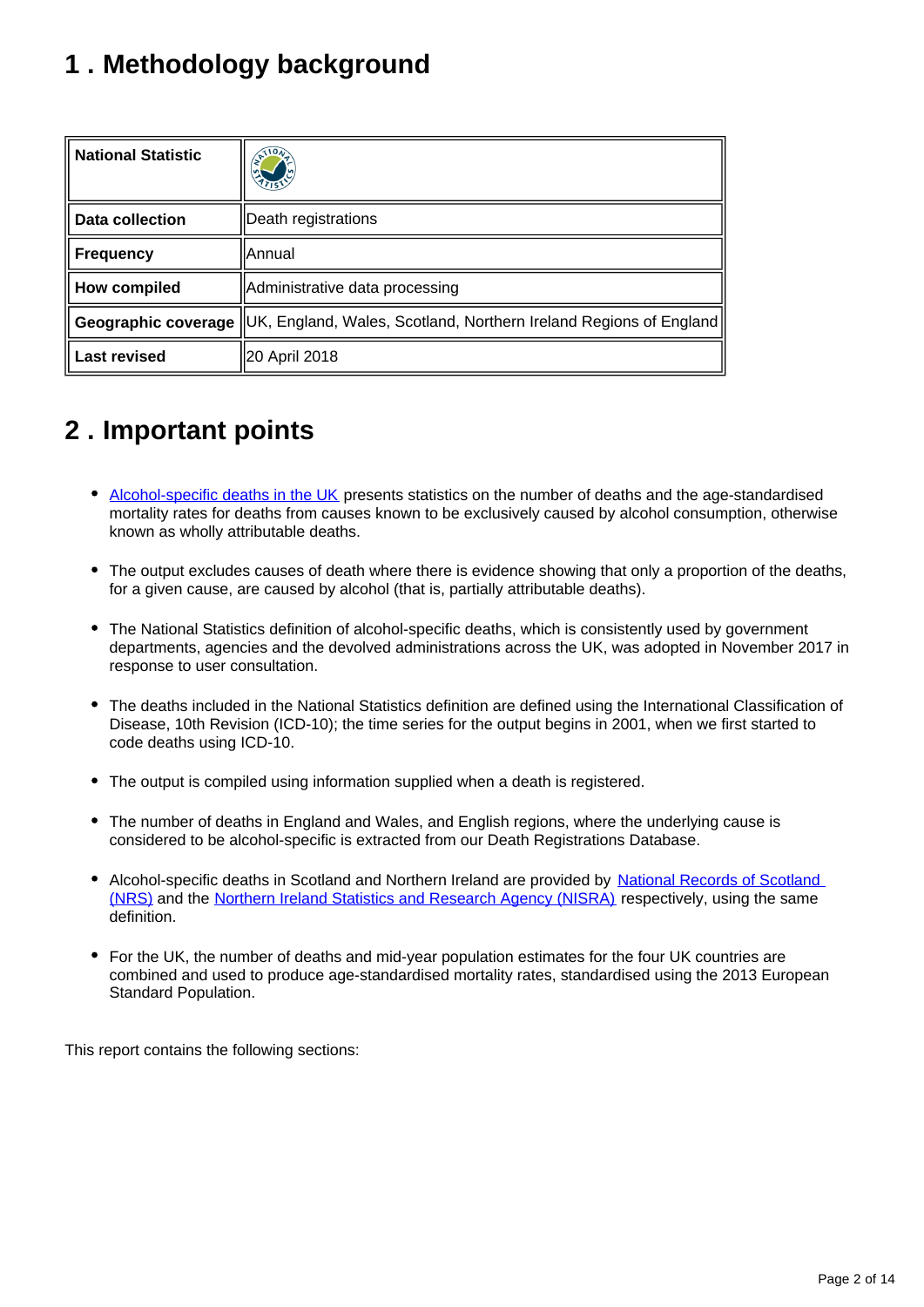- Overview of the output
- Output quality
- About the output
- How the output is created
- Validation and quality assurance
- Concepts and definitions
- Other information, relating to quality trade-offs and user needs
- Sources for further information or advice

### <span id="page-2-0"></span>**3 . Overview of the output**

[Alcohol-specific deaths in the UK](https://www.ons.gov.uk/peoplepopulationandcommunity/healthandsocialcare/causesofdeath/bulletins/alcoholrelateddeathsintheunitedkingdom/registeredin2016) presents statistics on the number of deaths and the age-standardised mortality rates for deaths from causes known to be exclusively caused by alcohol consumption. The output is based on the National Statistics definition of alcohol-specific deaths where each death is a direct consequence of alcohol misuse (that is, wholly-attributable deaths; see Table 2 in the Concepts and definitions section). The definition is primarily based on chronic (longer-term) conditions associated with continued misuse of alcohol and, to a lesser extent, acute (immediate) conditions. The conditions included in the definition are defined using the International Classification of Diseases, 10th Revision (ICD-10); as such, the time series of this release begins in 2001, when we started coding deaths using ICD-10.

The misuse of alcohol is associated with a wide range of diseases, more than those included in the definition of alcohol-specific deaths (see Rehm and others, 2017 (PDF 1MB) for examples). The definition does not include diseases where there is evidence showing that only a proportion of the deaths, for a given cause, are caused by alcohol (that is, partially-attributable deaths), such as cancers of the mouth, oesophagus and liver. Public health agencies, such as Public Health England, have developed separate measures that take into account these additional causes and will use these in addition to the National Statistics definition of alcohol-specific deaths.

The definition of alcohol-specific deaths is a conservative estimate on the harms related to alcohol misuse. However, the definition benefits from a consistent methodology across the UK, making it useful for robust and comparable estimates of trends in alcohol mortality. The statistics are reported for the UK, England, Northern Ireland, Wales, Scotland and the English Regions.

### <span id="page-2-1"></span>**4 . Output quality**

This report provides a range of information that describes the quality of the data and details any points that should be noted when using the output.

We have developed Guidelines for measuring statistical quality based on the five European Statistical System (ESS) Quality Dimensions. This report addresses these quality dimensions and other important quality characteristics, which are: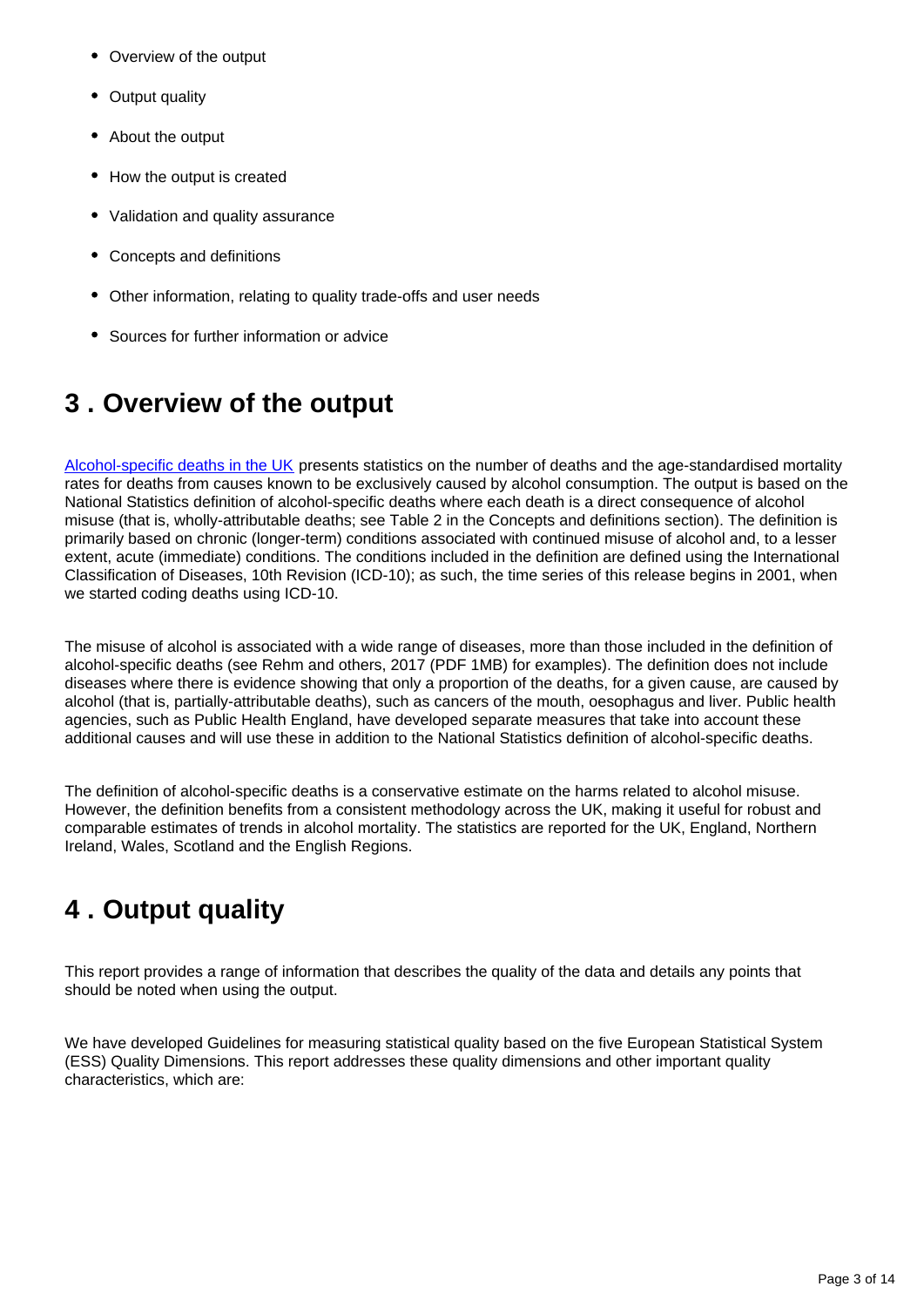- relevance
- timeliness and punctuality
- coherence and comparability
- accuracy
- output quality trade-offs
- assessment of user needs and perceptions
- accessibility and clarity

More information is provided about these quality dimensions in the following sections.

### <span id="page-3-0"></span>**5 . About the output**

#### **Relevance**

(The degree to which statistical outputs meet users' needs)

There is widespread policy, professional and public interest in the prevalence of alcohol-specific deaths in the UK, as excessive consumption of alcohol is a major preventable cause of premature mortality. It was estimated by the [Government's Alcohol Strategy, 2012 \(PDF 2.3MB\)](http://www.publications.parliament.uk/pa/cm201213/cmselect/cmhealth/132/132.pdf) to cost the NHS in England around £3.5 billion each year.

The main users of these statistics include the Department of Health (DH) and devolved government administrations, public health organisations and local government. The figures on alcohol-specific deaths are used to monitor and develop policies to protect the health of the public.

In November 2010, the government published a White Paper titled [Healthy lives, healthy people: our strategy for](https://www.gov.uk/government/publications/healthy-lives-healthy-people-our-strategy-for-public-health-in-england)  [public health in England.](https://www.gov.uk/government/publications/healthy-lives-healthy-people-our-strategy-for-public-health-in-england) It outlines the government's commitment to protecting the population from serious health threats and helping people to live longer, healthier and more fulfilling lives. Among other lifestyle and behavioural factors, the paper highlights the harmful effects of alcohol abuse and the associated cost to the NHS.

The paper introduced a [Public Health Responsibility Deal](https://responsibilitydeal.dh.gov.uk/partners/) in which public, private and voluntary organisations sign up and work collaboratively to address important public health issues, including alcohol.

Although the White Paper and the Responsibility Deal apply to England only, it is made clear that DH will work closely with the devolved administrations on areas of shared interest. The [Scottish Government,](http://www.gov.scot/Topics/Health/Services/Alcohol) the Welsh [Government](http://www.wales.nhs.uk/healthtopics/lifestyles/alcohol) and the [Northern Ireland Executive](http://www.dhsspsni.gov.uk/new_strategic_direction_for_alcohol_and_drugs_phase_2__2011-2016_) each have similar alcohol policies. For example, the Scottish Government publishes [information](http://www.scotland.gov.uk/Topics/Health/Services/Alcohol) about minimum pricing, impact on health, drinking culture, economic impact, drinking limits and alcohol licensing.

Other users of these statistics include health professionals, academics and charity organisations. The figures are often used for research purposes and they are utilised to target support services for vulnerable groups.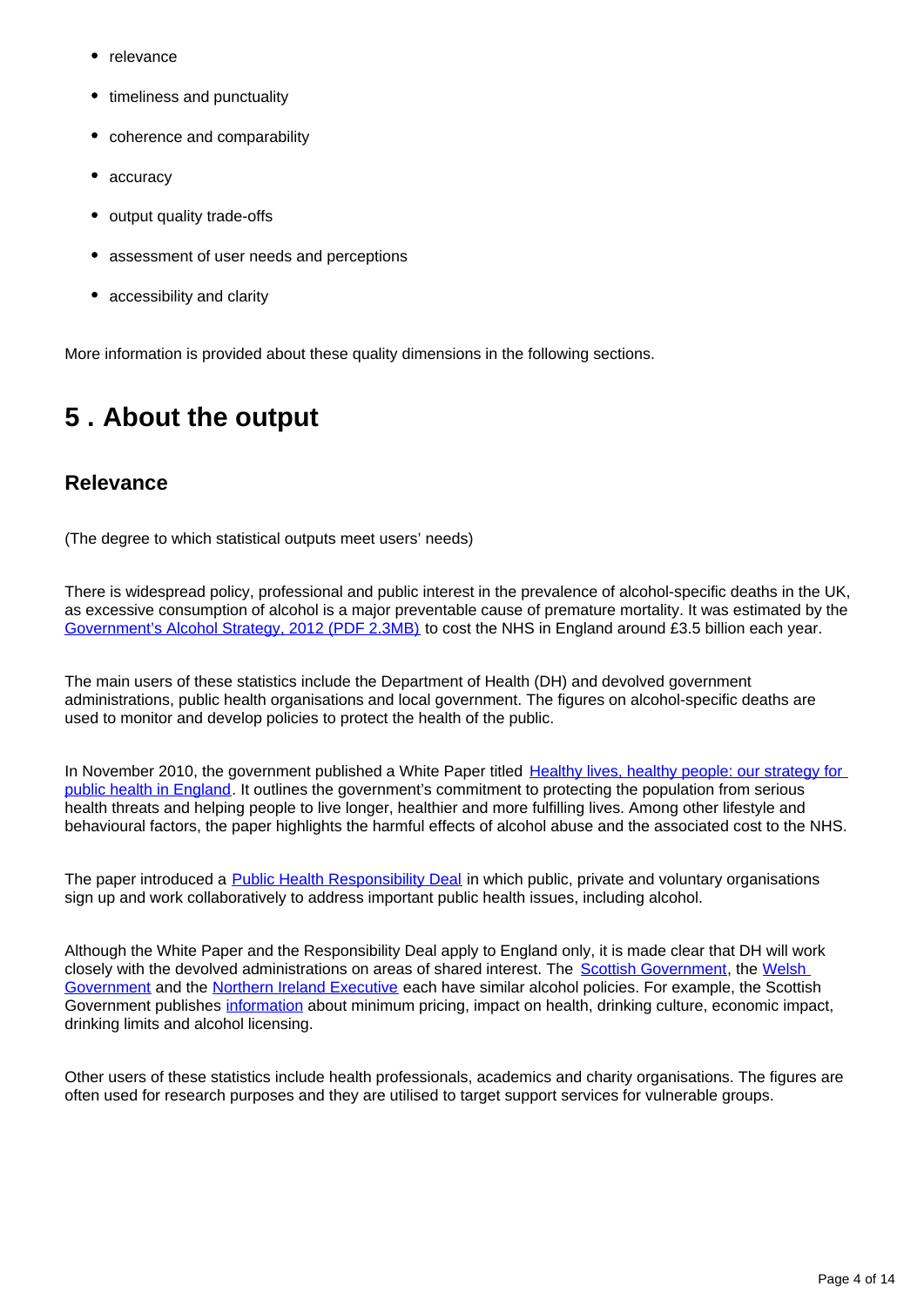### **Timeliness and punctuality**

(Timeliness refers to the lapse of time between publication and the period to which the data refer. Punctuality refers to the gap between planned and actual publication dates.)

The provisional date for the annual release of [Alcohol-specific deaths in the UK](https://www.ons.gov.uk/peoplepopulationandcommunity/healthandsocialcare/causesofdeath/bulletins/alcoholrelateddeathsintheunitedkingdom/registeredin2016) is announced on the [ONS](http://www.ons.gov.uk/ons/release-calendar/index.html)  [release calendar](http://www.ons.gov.uk/ons/release-calendar/index.html) and [GOV.UK website](https://www.gov.uk/government/publications) 12 months in advance. The date is then finalised at least one month to publication.

Alcohol-specific deaths data are published in November each year (11 months after the end of the reference period), following the release of final annual death registrations data and mid-year population estimates for each constituent country. Figures are released around the same time every year and have always been punctual.

For more details on related releases, the [GOV.UK website](https://www.gov.uk/government/publications) provides 12 months' advance notice of release dates. In the unlikely event of a change to the pre-announced release schedule, public attention will be drawn to the change and the reasons for the change will be explained fully at the same time, as set out in the [Code of Practice](http://www.statisticsauthority.gov.uk/assessment/code-of-practice/index.html)  [for Statistics.](http://www.statisticsauthority.gov.uk/assessment/code-of-practice/index.html)

### <span id="page-4-0"></span>**6 . How the output is created**

Alcohol-specific deaths in the UK is compiled using information supplied when a death is registered. Information on deaths registered in England and Wales is held on our Death Registrations Database while those registered in Scotland and Northern Ireland are held by National Records of Scotland (NRS) and Northern Ireland Statistics and Research Agency (NISRA) respectively. Further details about the information held on our Death Registrations Database, as well as the methods used to quality assure the data, can be found in [Mortality](http://www.ons.gov.uk/ons/guide-method/user-guidance/health-and-life-events/mortality-metadata.pdf)  [Statistics: Metadata](http://www.ons.gov.uk/ons/guide-method/user-guidance/health-and-life-events/mortality-metadata.pdf).

We code all deaths in England and Wales according to the [International Classification of Diseases \(ICD\)](http://www.who.int/classifications/icd/en/) produced by the [World Health Organisation](http://www.who.int/en/). Alcohol-specific deaths are defined using the 10th Revision of the ICD (ICD-10), using the ICD codes in Table 2 in the Concepts and definitions section. The number of alcoholspecific deaths split by sex and age group (less than one year, one to four years, five to nine years and so on up to 85 to 89 years, and 90 years and over) for England and Wales (combined and separately) and English regions, for the latest calendar year, are extracted from our Death Registrations Database. These data are combined with those for Scotland and Northern Ireland to produce statistics for the UK.

Mortality rates are calculated using the number of deaths and mid-year UK population estimates provided by our Population Estimates Unit. Population estimates are based on the decennial UK census estimates and use information on births, deaths and migration to estimate the mid-year population in non-census years. Further information about the methods used to calculate mid-year population estimates can be found in the Mid-year [population estimates short methods guide.](http://www.ons.gov.uk/ons/guide-method/method-quality/specific/population-and-migration/pop-ests/a-short-guide-to-population-estimates.pdf)

The statistical bulletin presents age-specific and age-standardised rates. The former are for the UK as a whole, while the latter are for the UK, its four constituent countries and English regions.

Age-standardised rates are calculated using the direct method of standardisation, while the 2013 European Standard Population (ESP) is used as the standard population. Age-standardised rates make allowances for the differences in the age structure of a population, over time and between sexes. The age-standardised rate for a particular cause of death is that which would have occurred if the observed age-specific rates for that cause had applied in the given standard population.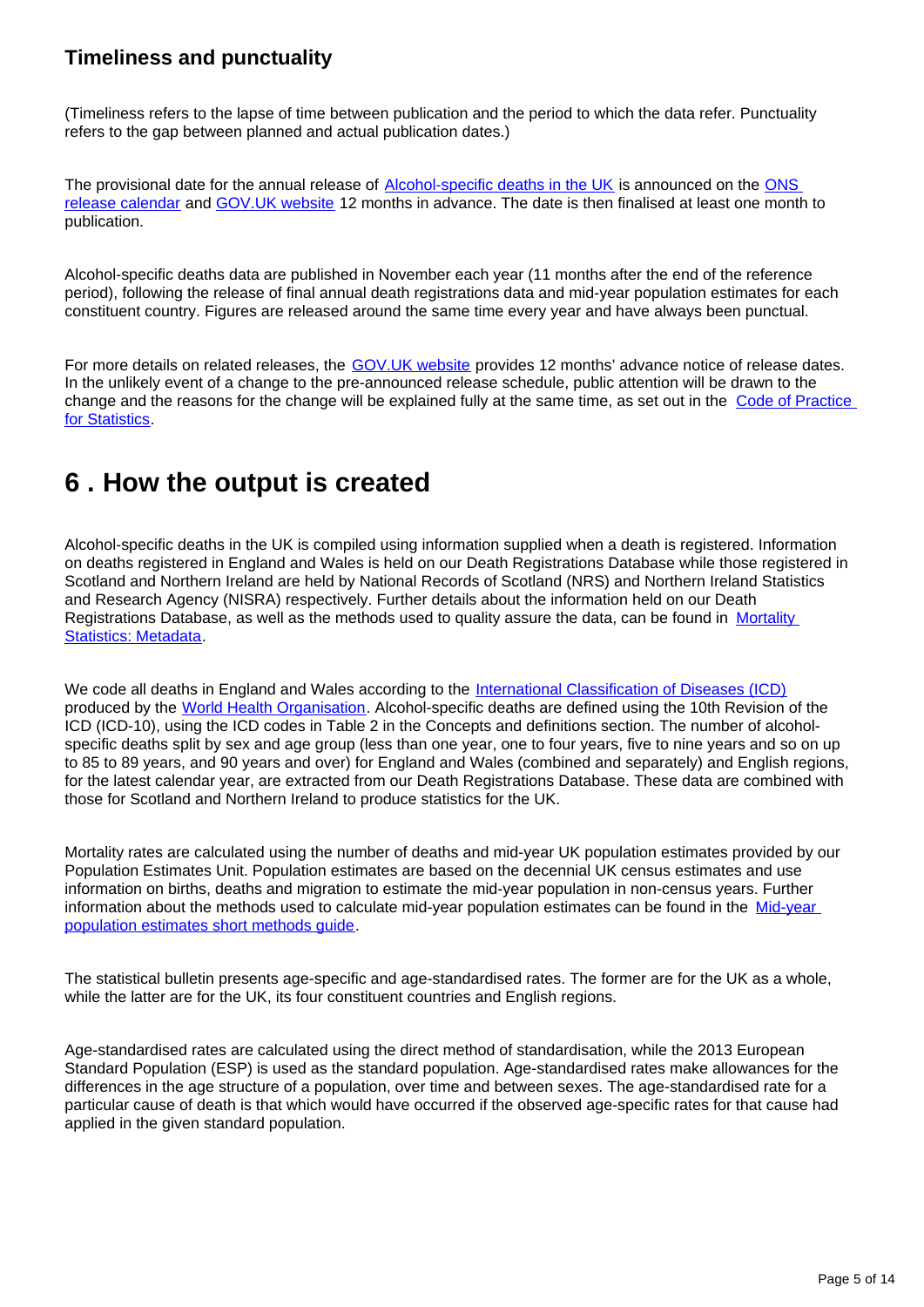Age-standardised rates allow for differences in the age structure of populations and therefore allow valid comparisons to be made between geographical areas, the sexes and over time. Age-standardisation is carried out using the direct method of standardisation. In this method, the age-specific rates for each year are applied to a standard population structure to obtain the number of cases expected in each age group in the standard population. The numbers of expected cases are then added up across all age groups and divided by the total standard population to obtain a summary rate figure.

[This Microsoft Excel template](http://www.ons.gov.uk/ons/guide-method/user-guidance/health-and-life-events/age-standardised-mortality-rate-calculation-template.xls) demonstrates how age-standardised rates and 95% confidence intervals are calculated.

Age-standardised rates are calculated as follows:

$$
\frac{\sum\limits_{i}w_ir_i}{\sum\limits_{i}w_i}\times 100,000
$$

where:

- i is the age group (less than one year, one to four years, five to nine years and so on up to 85 to 89 years, and 90 years and over) w, is the number, or proportion, of individuals in the standard population in age group i
- $r_i$  is the observed age-specific rate in the subject population in age group i, given by:

$$
r_i=\frac{d_i}{n_i}
$$

where:

- $\bullet$  d<sub>i</sub> is the observed number of deaths in the subject population in age group i
- $\bullet$  n<sub>i</sub> is the number of individuals in the subject population in age group i

We recommend the use of an abridged version of the ESP in the table with an upper age limit of 90 and over. This is because official population denominators for the oldest age group in the ESP (95 and over) are not available for all geographical area levels.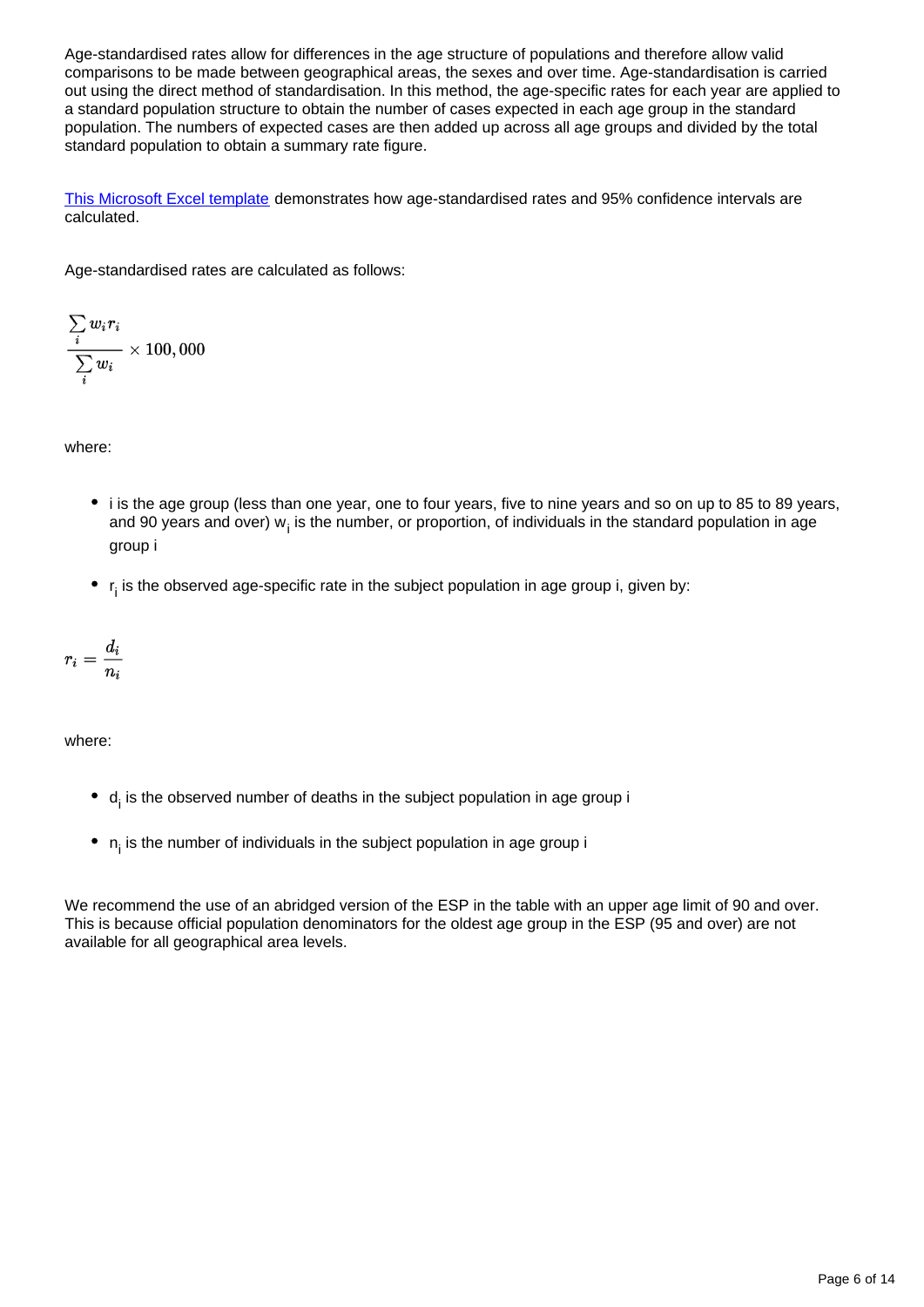| Table 1: The 2013 European Standard Population |  |  |  |  |  |
|------------------------------------------------|--|--|--|--|--|
|------------------------------------------------|--|--|--|--|--|

| Age group<br>(years) | (number) | Population Abridged version |
|----------------------|----------|-----------------------------|
| Under 1              | 1,000    | 1,000                       |
| 1 to $4$             | 4,000    | 4,000                       |
| 5 to 9               | 5,500    | 5,500                       |
| 10 to 14             | 5,500    | 5,500                       |
| 15 to 19             | 5,500    | 5,500                       |
| 20 to 24             | 6,000    | 6,000                       |
| 25 to 29             | 6,000    | 6,000                       |
| 30 to 34             | 6,500    | 6,500                       |
| 35 to 39             | 7,000    | 7,000                       |
| 40 to 44             | 7,000    | 7,000                       |
| 45 to 49             | 7,000    | 7,000                       |
| 50 to 54             | 7,000    | 7,000                       |
| 55 to 59             | 6,500    | 6,500                       |
| 60 to 64             | 6,000    | 6,000                       |
| 65 to 69             | 5,500    | 5,500                       |
| 70 to 74             | 5,000    | 5,000                       |
| 75 to 79             | 4,000    | 4,000                       |
| 80 to 84             | 2,500    | 2,500                       |
| 85 to 89             | 1,500    | 1,500                       |
| 90 to 94             | 800      |                             |
| 95 and over          | 200      |                             |
| 90 and over          |          | 1000                        |
| Total                | 100,000  | 100,000                     |

Source: Eurostat

### <span id="page-6-0"></span>**7 . Validation and quality assurance**

### **Accuracy**

(The degree of closeness between an estimate and the true value)

The National Statistics definition of alcohol-specific deaths only includes those causes known to be exclusively caused by alcohol, otherwise known as wholly attributable causes. The definition allows for consistent comparisons over time for those deaths most clearly associated with alcohol consumption. It does not include other diseases where alcohol has been shown to have some causal relationship, such as cancers of the mouth, oesophagus and liver. Apart from deaths due to poisoning with alcohol (accidental, intentional or undetermined), other external causes of death, such as road traffic and other accidents, are also excluded.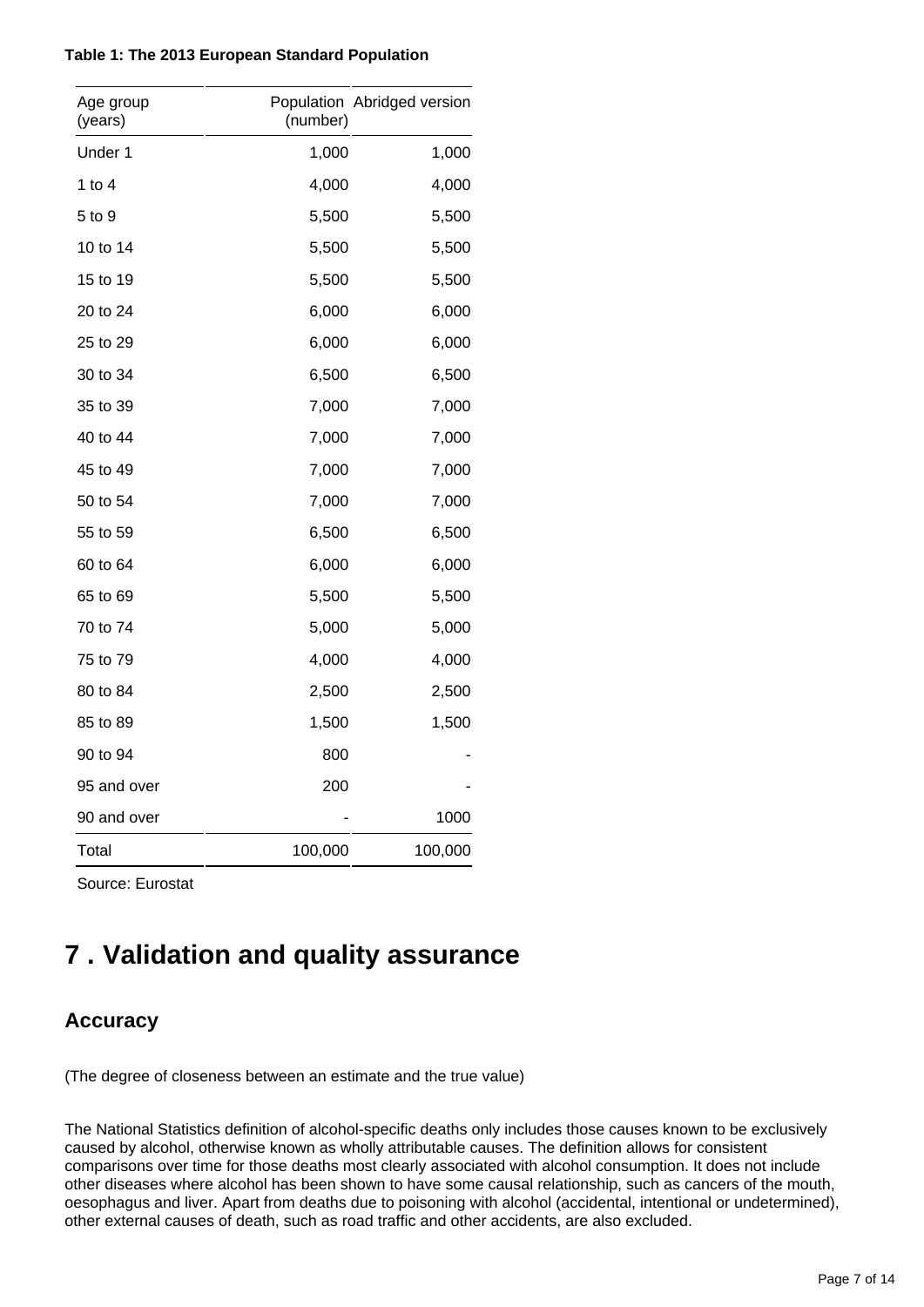The actual number of alcohol deaths in each year is likely to be greater than those reported in the bulletin. This is because the definition of alcohol-specific deaths excludes partially attributable conditions, where only a proportion of the deaths, for a given condition, are caused by alcohol consumption. Partially attributable causes include conditions such as mouth cancer and road traffic accidents. For these causes, it is generally difficult to establish how many deaths are caused by alcohol misuse, and our recent [consultation exercise](https://consultations.ons.gov.uk/health-and-life-events/alcohol-mortality-definition-review/) supported the view that public health agencies, such as **[Public Health England](https://fingertips.phe.org.uk/profile/local-alcohol-profiles)**, should monitor such causes.

Mortality statistics achieve 100% coverage, as it is a legal requirement that all deaths are registered. However, in some cases the registration of a death may not take place in the same calendar year as the death occurred. This is most likely to occur in cases where the death is referred to a coroner and an inquest is held. Deaths are referred to a coroner in cases including where the cause of death is unknown, where the deceased was not seen by a doctor before or after death or where the death was violent, unnatural or suspicious. If the coroner chooses to hold an inquest, the death can only be registered once the inquest has taken place.

The accuracy of mortality statistics is dependent on the quality of information supplied when the death is registered. An incorrect underlying cause of death may be provided by the doctor completing the death certificate. Many thousands of practising doctors complete death certificates and the nature and amount of training they have had in death certification varies greatly. Inaccurate information may also be supplied by the informant (usually a relative of the deceased) who must use the death certificate to register the death with the registrar. It is not possible to measure the magnitude of errors such as these.

Further information about the process involved in death registration and the checks carried out on the data we hold to ensure their quality can be found in [Mortality Statistics: Metadata](http://www.ons.gov.uk/ons/guide-method/user-guidance/health-and-life-events/mortality-metadata.pdf).

Rates were not calculated where there were fewer than three deaths in a cell for age-specific rates or 10 deaths in a year for age-standardised rates. It is our practice not to calculate rates based on such small numbers, as they are imprecise and susceptible to inaccurate interpretation. Age-standardised rates based on 10 to 19 deaths are marked with a "u" to warn users that their reliability is low.

Rates are published with 95% confidence intervals (CIs) to allow users to identify significant differences between geographical areas, the sexes and over time. Significance is assigned on the basis of non-overlapping CIs. While more formalised and accurate methods of significance testing are available, the non-overlapping CI method is used because it is both simple to calculate and easily understood.

#### **Standard error**

In previous publications, the standard error for age-standardised rates was calculated using a simple approximation method as shown below. The standard error is denoted as

SE(ASR) and calculated as:

$$
SE(ASR) = \frac{ASR}{\sqrt{N}}
$$

where:

- ASR is the age-standardised rate
- N is the total number of deaths in all age groups in each year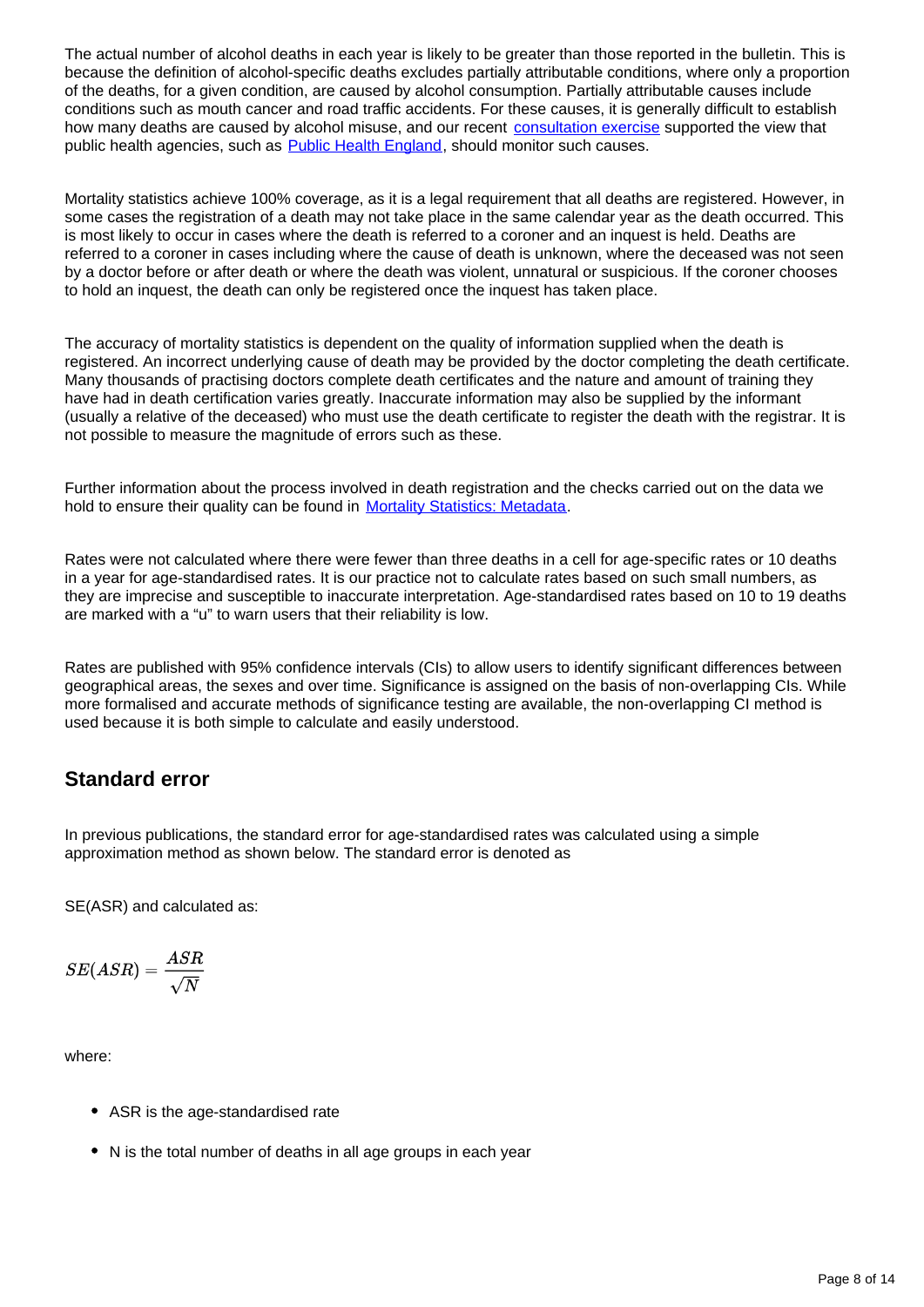The age-standardised rate is a weighted sum of age-specific death rates where the age-specific weights represent the relative age distribution of the standard population (in this case the 2013 ESP). Therefore, it is more accurate to calculate its variance as the sum of the age-specific variances and to estimate its standard error as the square root of the variance as shown below.

$$
SE(ASR) = \sqrt{\frac{\sum\limits_{i}\left(w_i^2\cdot\frac{r_i^2}{d_i}\right)}{\left(\sum\limits_{i}w_i\right)}}
$$

where:

- $\bullet$  w<sub>i</sub> is the number of individuals in the standard population in age group i
- $\bullet$  r<sub>i</sub> is the crude age-specific rate in the local population in age group i
- $\bullet$  d<sub>i</sub> is the number of deaths in the local population in age group i

The standard error calculation has now been modified so that it takes into account the variance of the weighted sum of age-specific rates.

### **Confidence intervals**

The mortality data in this release are not subject to sampling variation as they were not drawn from a sample. Nevertheless, they may be affected by random variation, particularly where the number of deaths or probability of dying is small. To help assess the variability in the rates, they have been presented alongside 95% CIs.

The choice of the method used in calculating confidence intervals for rates will, in part, depend on the assumptions made about the distribution of the deaths data these rates are based on.

Traditionally, a normal approximation method has been used to calculate confidence intervals on the assumption that alcohol-specific deaths are normally distributed. However, if the annual number of alcohol-specific deaths is relatively small (fewer than 100), it may be assumed to follow a Poisson probability distribution. In such cases, it is more appropriate to use the confidence limit factors from a Poisson distribution table to calculate the confidence intervals instead of a normal approximation method.

The method now used in calculating confidence intervals for rates based on fewer than 100 deaths was proposed by [Dobson and others \(1991\)](http://onlinelibrary.wiley.com/doi/10.1002/sim.4780100317/abstract) as described in [APHO, 2008](http://webarchive.nationalarchives.gov.uk/20170106081009/http:/www.apho.org.uk/resource/view.aspx?RID=48457) (PDF 2MB). In this method, confidence intervals are obtained by scaling and shifting (weighting) the exact interval for the Poisson distributed counts (number of deaths in each year). The weight used is the ratio of the standard error of the age-standardised rate to the standard error of the number of deaths. The lower and upper 95% CIs are denoted as ASR lower and ASR upper, respectively, and calculated as:

$$
ASR_{lower} = ASR + (D_l - D) \cdot \sqrt{\frac{v\left(ASR\right)}{v\left(D\right)}}
$$
  

$$
ASR_{upper} = ASR + (D_u - D) \cdot \sqrt{\frac{v\left(ASR\right)}{v\left(D\right)}}
$$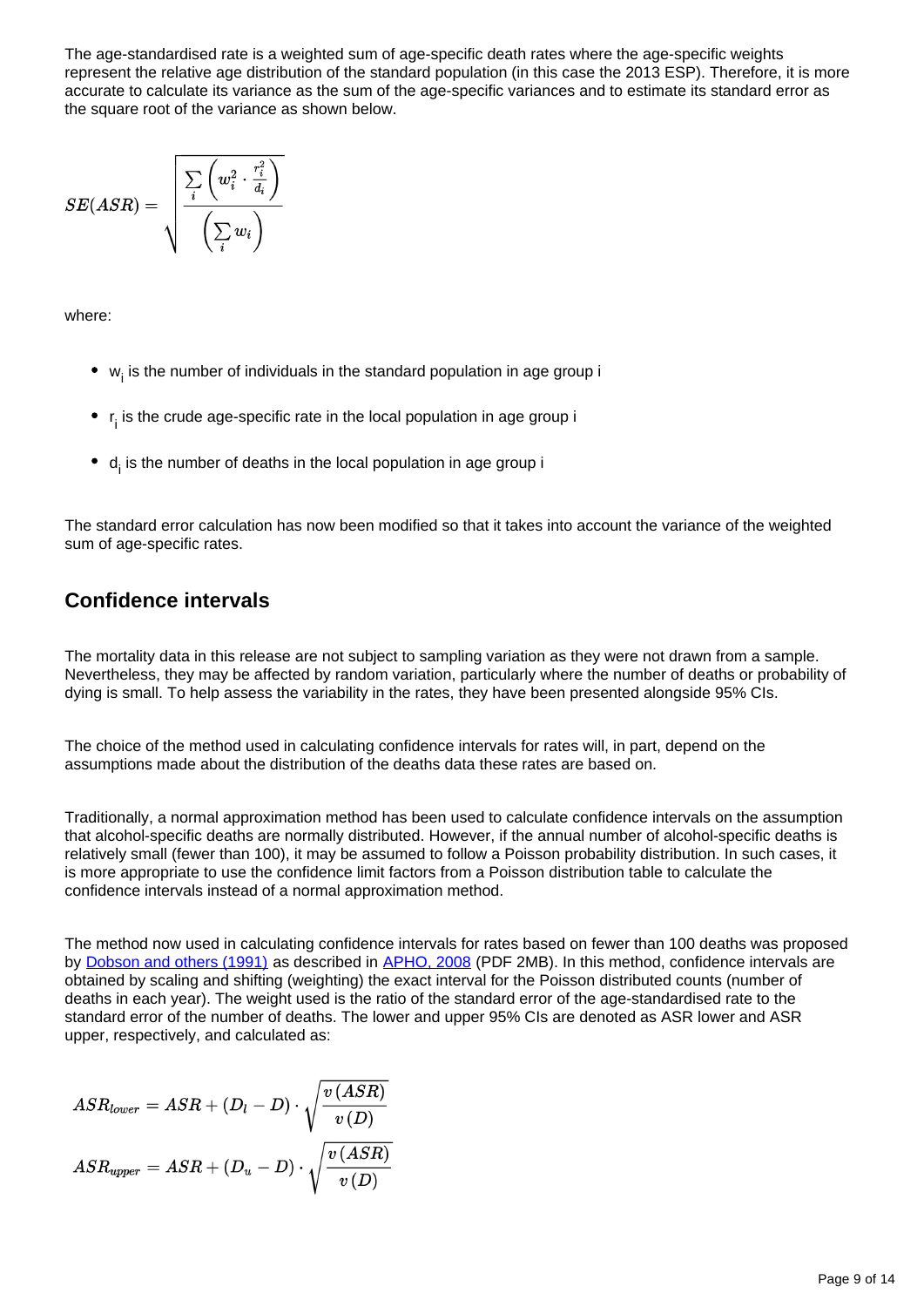Where:

 $D_1$  and  $D_{11}$  are the exact lower and upper confidence limits for the number of deaths, calculated using confidence limit factors from a Poisson probability distribution table

D is the number of deaths in each year

v(ASR) is the variance of the age-standardised rate

v(D) is the variance of the number of deaths

Where there are 100 or more deaths in a year the 95% confidence intervals for age-standardised rates are calculated using the normal approximation method shown below:

 $ASR_{LL/UL}=ASR\pm 1.96\cdot SE$ 

Where:

ASRLL/UL represents the upper and lower 95% confidence limits, respectively, for the age-standardised rate

### **Age-specific rates**

For age-specific rates, the exact Poisson limit factors for the number of deaths is multiplied by the rate to calculate the 95% confidence intervals where there are fewer than 100 deaths in a particular age group.

 $LL(R) = L \cdot RandUL(R) = U \cdot R$ 

Conversely, the normal approximation method below is used where there are 100 or more deaths.

$$
R_{LL/UL}=R\pm1.96\cdot\frac{R}{\sqrt{N}}
$$

Where:

LL and UL are the lower and upper 95% confidence limits, respectively

R is the age-specific rate

L and U are the exact lower and upper Poisson confidence limit factors for the age-specific number of deaths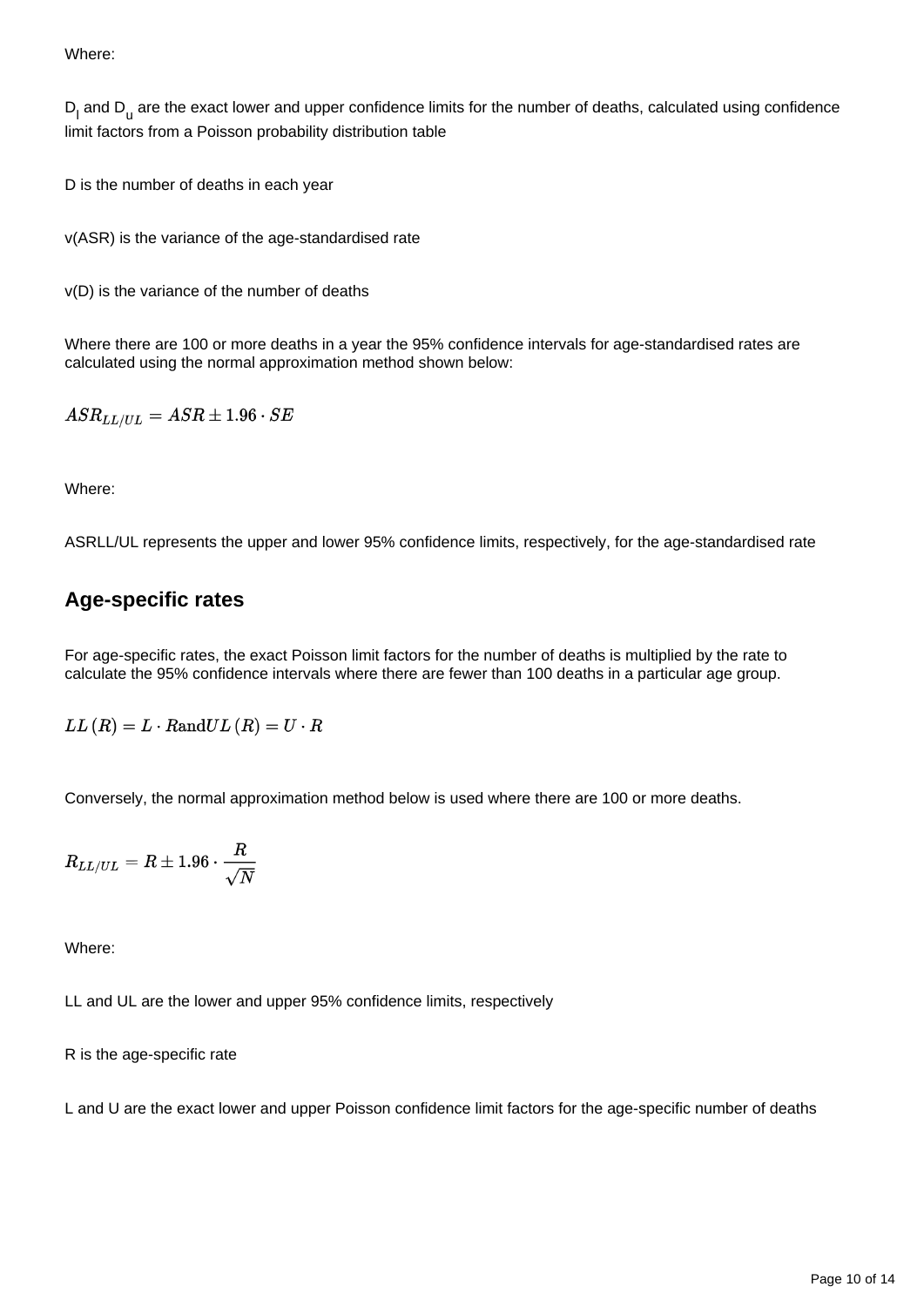#### **Coherence and comparability**

(Coherence is the degree to which data that are derived from different sources or methods, but refer to the same topic, are similar. Comparability is the degree to which data can be compared over time and domain, for example, geographic level.)

Alcohol-specific death statistics are based on death registrations data. We hold data for England and Wales and data for Scotland and Northern Ireland are supplied by the National Records of Scotland (NRS) and Northern Ireland Statistics and Research Agency (NISRA), respectively. NRS and NISRA produce annual updates on numbers of alcohol-specific deaths using the same definition as us; data for the UK countries can be found via the following links:

[England and Wales](https://www.ons.gov.uk/peoplepopulationandcommunity/healthandsocialcare/causesofdeath/bulletins/alcoholrelateddeathsintheunitedkingdom/registeredin2016/relateddata)

[Northern Ireland](https://www.nisra.gov.uk/statistics/cause-death/alcohol-and-drug-deaths)

#### **[Scotland](https://www.nrscotland.gov.uk/statistics-and-data/statistics/statistics-by-theme/vital-events/deaths/alcohol-related-deaths)**

Public health agencies, such as Public Health England, also produce [local area estimates](https://fingertips.phe.org.uk/profile/local-alcohol-profiles) of alcohol-specific deaths, using the same definition.

Deaths of non-residents are included in the figures for England and Wales combined, but excluded for England and Wales when presented separately. Therefore, the sum of the number of deaths in England and Wales separately does not equal the figure for England and Wales combined. Deaths of non-residents are also included in deaths registrations data for Scotland and Northern Ireland. As such, for reasons of comparability, our UK estimate of alcohol-specific deaths also includes non-residents of England and Wales. In the UK, causes of death are coded according to the International Classification of Diseases (ICD) produced by the World Health Organization (WHO).

We have revised the mid-2002 to 2010 population estimates for the UK and its constituent countries in light of the 2011 Census. Consequently, alcohol-specific death rates relating to this period have now been revised.

Alcohol-specific death statistics are not currently produced for areas smaller than regions as there are too few deaths to produce statistically robust rates.

Internationally, WHO has developed the [WHO Global Information System on Alcohol and Health](http://www.who.int/gho/alcohol/en/), which contains several indicators to allow alcohol consumption and the effects of consumption, including mortality, to be compared on an international basis across continents. The age-standardised mortality rates produced by WHO differ from those produced by us in three ways:

- firstly, only deaths from liver cirrhosis and road traffic accidents are included in WHO's alcohol-related deaths definition while 15 causes of death are included in our definition (see Table 2)
- secondly, the age-standardised mortality rates presented by WHO are standardised using the World Standard Population, while ours uses the European Standard Population
- thirdly, the WHO's age-standardised mortality rates are based on those aged 15 years and over while our rates are based on persons at all ages

The age-standardised alcohol-related death rates published by WHO are therefore not comparable to those we produce.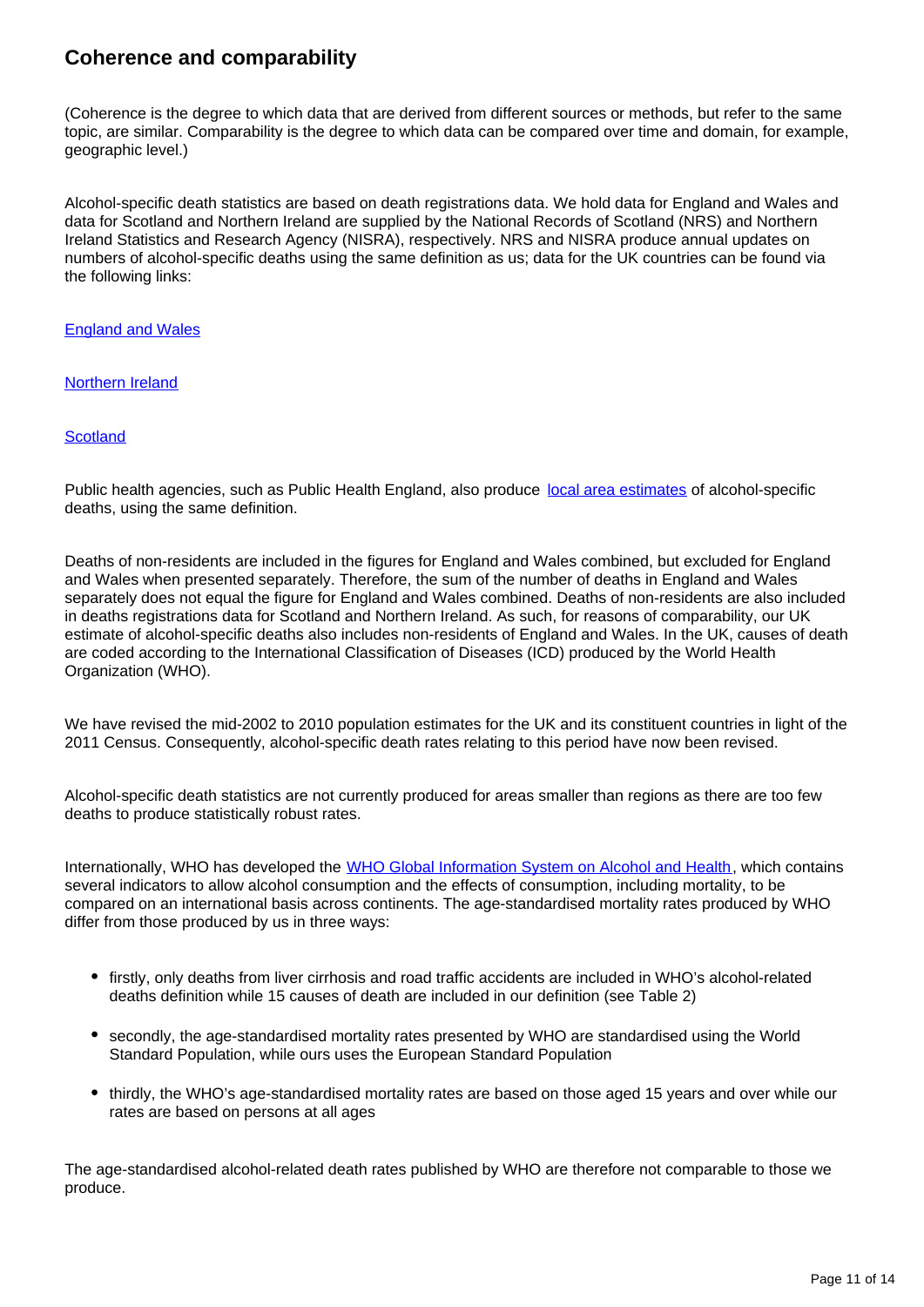### <span id="page-11-0"></span>**8 . Concepts and definitions**

(Concepts and definitions describe the legislation governing the output and a description of the classifications used in the output.)

#### **ICD**

The International Classification of Diseases is the standard diagnostic tool for epidemiology, health management and clinical purposes. It is used to classify diseases and other health problems recorded on many types of health and vital records including death certificates and health records. In addition to enabling the storage and retrieval of diagnostic information for clinical, epidemiological and quality purposes, these records also provide the basis for the compilation of national mortality and morbidity statistics by WHO member states. It is used for reimbursement and resource allocation decision-making by countries. We have been using the 10th revision since 2001.

#### **Underlying cause**

Defined by WHO as "the disease or injury which initiated the train of morbid events leading directly to death, or the circumstances of the accident or violence which produced the fatal injury", in accordance with the rules of the International Classification of Diseases.

The definition used to compile statistics on alcohol-specific deaths across the UK is shown in Table 2. This definition includes only those causes known to be exclusively caused by alcohol consumption. It does not include deaths from partially attributable conditions such as cancers of the mouth, oesophagus and liver. Apart from deaths due to poisoning with alcohol (accidental, intentional or undetermined), this definition excludes any other external causes of death, such as road traffic and other accidents. The definition allows for consistent comparisons over time for those deaths most clearly associated with alcohol consumption.

Previous releases were based on the National Statistics definition of alcohol-related deaths. Following user consultation, in November 2017 we adopted the new definition of alcohol-specific deaths. The new definition was adopted for several reasons (summarised fully [in this response document](https://consultations.ons.gov.uk/health-and-life-events/alcohol-mortality-definition-review/results/alcohol-definition-consultation_response-_final-draft.pdf) (PDF 188KB) including harmonisation – the definition provides a single, harmonised, measure used by different government departments and agencies, in addition to the devolved administrations – and limitations of the other available options. For further information, [we published an article](https://www.ons.gov.uk/peoplepopulationandcommunity/birthsdeathsandmarriages/deaths/articles/theimpactofusingthenewdefinitionofalcoholspecificdeaths/2017-10-27) on the new definition, the reasons for it and its impact on the existing time series of alcohol-related deaths.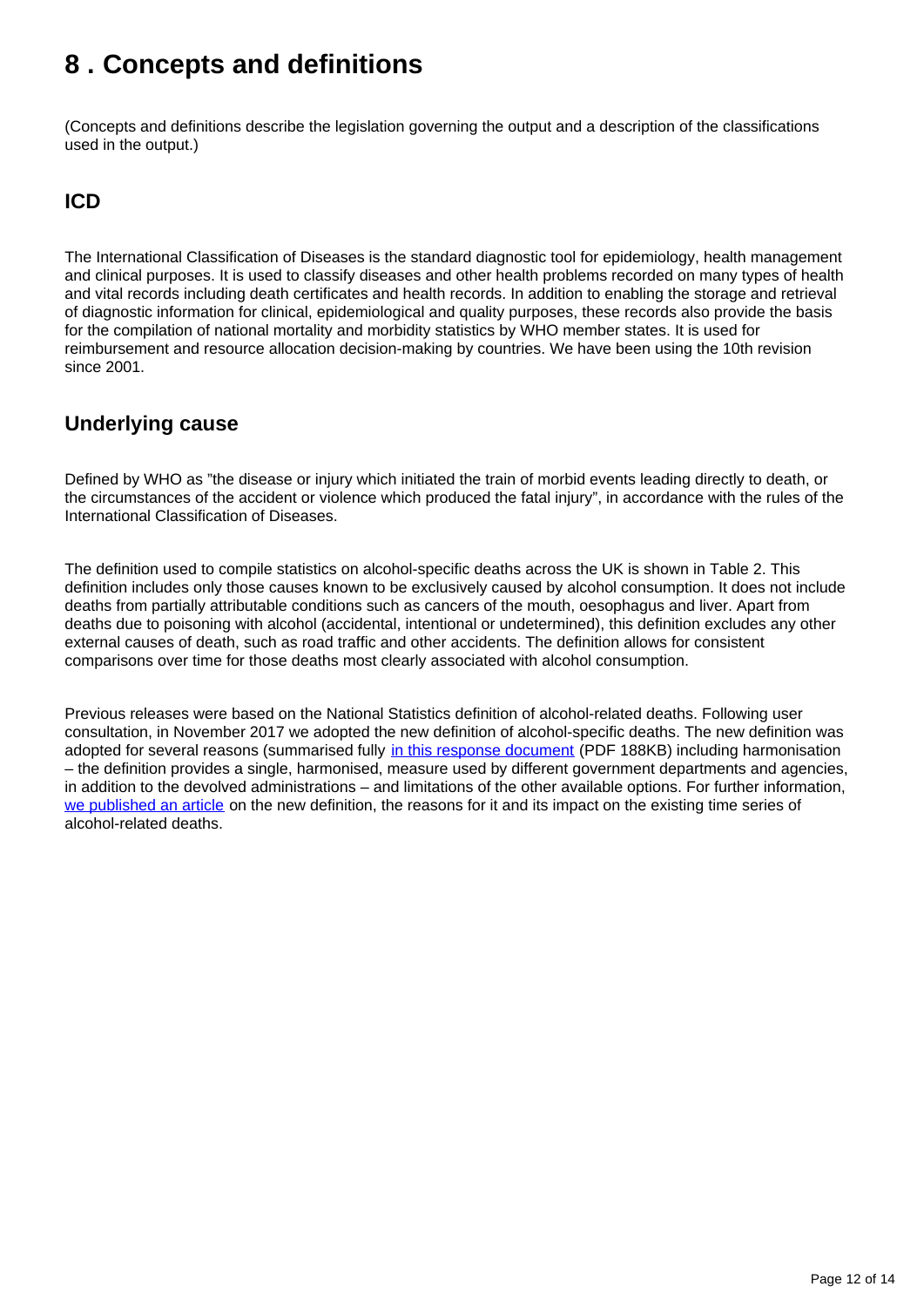| <b>ICD-10</b><br>code | <b>Description of condition</b>                              |
|-----------------------|--------------------------------------------------------------|
| E24.4                 | Alcohol-induced pseudo-Cushing's syndrome                    |
| F <sub>10</sub>       | Mental and behavioural disorders due to use of alcohol       |
| G31.2                 | Degeneration of nervous system due to alcohol                |
| G62.1                 | Alcoholic polyneuropathy                                     |
| G72.1                 | Alcoholic myopathy                                           |
| 142.6                 | Alcoholic cardiomyopathy                                     |
| K <sub>29.2</sub>     | Alcoholic gastritis                                          |
| K70                   | Alcoholic liver disease                                      |
| K85.2                 | Alcohol-induced acute pancreatitis                           |
| K86.0                 | Alcohol-induced chronic pancreatitis                         |
| Q86.0                 | Fetal-induced alcohol syndrome (dysmorphic)                  |
| R78.0                 | Excess alcohol blood levels                                  |
| X45                   | Accidental poisoning by and exposure to alcohol              |
| X65                   | Intentional self-poisoning by and exposure to alcohol        |
| Y15                   | Poisoning by and exposure to alcohol, undetermined<br>intent |

Source: Office for National Statistics

### <span id="page-12-0"></span>**9 . Other information**

### **Output quality trade-offs**

(Trade-offs are the extent to which different dimensions of quality are balanced against each other)

[Alcohol-specific deaths in the UK](https://www.ons.gov.uk/peoplepopulationandcommunity/healthandsocialcare/causesofdeath/bulletins/alcoholrelateddeathsintheunitedkingdom/registeredin2016) is published 11 months after the reference period. The production of these statistics relies upon the availability of the annual deaths registrations data for each constituent country of the UK as well as the UK mid-year population estimates that we produce. Coding and quality assurance of death registration data is time-consuming and final figures for the whole of the UK are not available until several months after the reference period. For it to be published earlier, provisional data would need to be used and would need to be subsequently revised. Users have not indicated that they are unhappy with this balance between timeliness and quality.

In England and Wales, deaths should be registered within five days of the death occurring, but there are some situations that result in the registration of the death being delayed. Deaths considered unexpected, accidental or suspicious will be referred to a coroner who may order a post-mortem or carry out a full inquest to ascertain the reasons for the death.